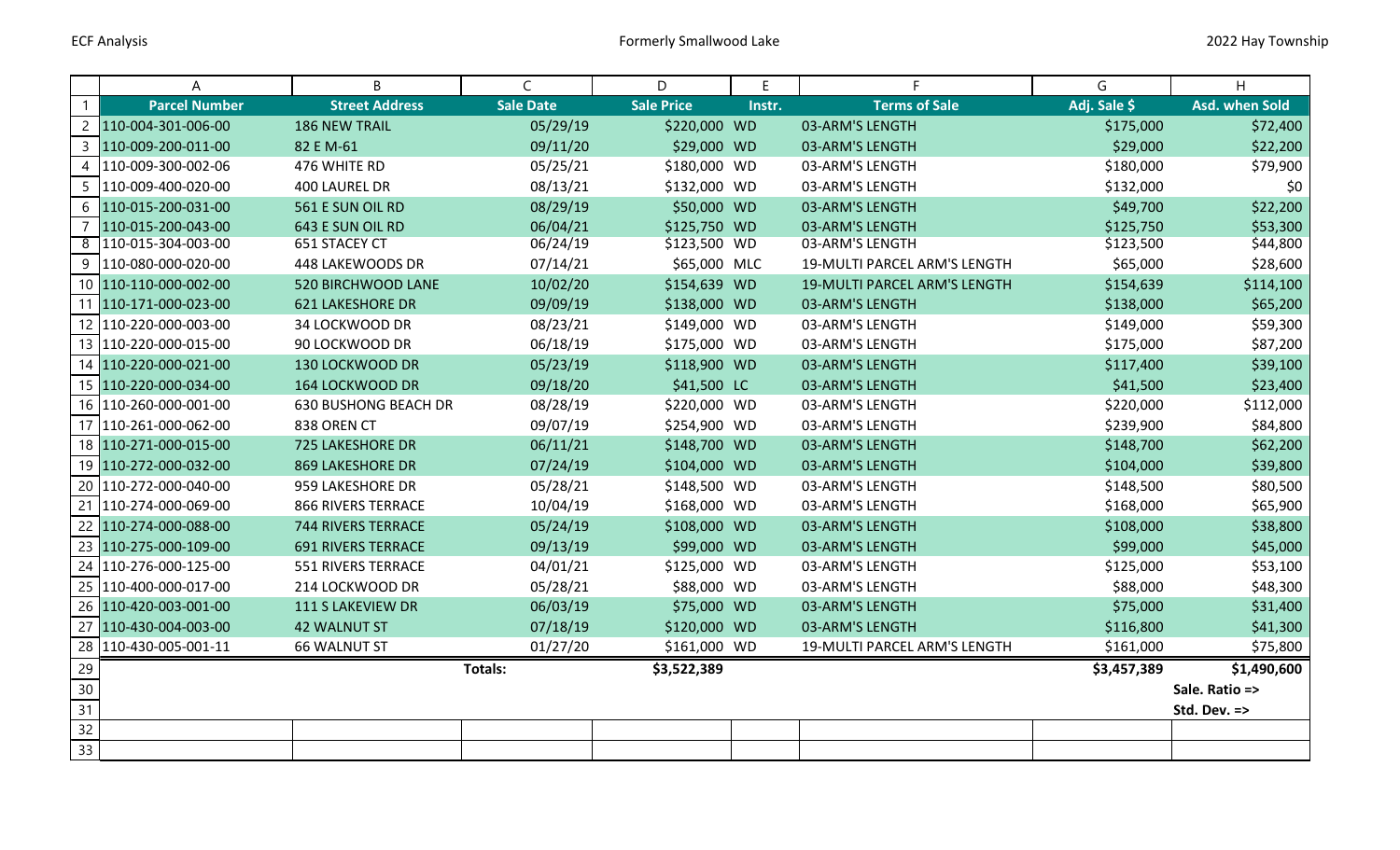|                 |               |                       | К           |                       | M              | N             | $\circ$           | P                | Q               |
|-----------------|---------------|-----------------------|-------------|-----------------------|----------------|---------------|-------------------|------------------|-----------------|
| $\mathbf{1}$    | Asd/Adj. Sale | <b>Cur. Appraisal</b> | Land + Yard | <b>Bldg. Residual</b> | Cost Man. \$   | <b>E.C.F.</b> | <b>Floor Area</b> | $$$ /Sq.Ft.      | <b>ECF Area</b> |
| $\overline{2}$  | 41.37         | \$171,485             | \$70,656    | \$104,344             | \$139,459      | 0.748         | 1,340             | \$77.87          | 4500            |
| $\overline{3}$  | 76.55         | \$33,715              | \$13,501    | \$15,499              | \$27,959       | 0.554         | 520               | \$29.81          | 4500            |
| $\overline{4}$  | 44.39         | \$167,858             | \$22,140    | \$157,860             | \$201,546      | 0.783         | 1,324             | \$119.23         | 4500            |
| $5\phantom{a}$  | 0.00          | \$133,509             | \$54,403    | \$77,597              | \$109,414      | 0.709         | 1,722             | \$45.06          | 4500            |
| $6\overline{6}$ | 44.67         | \$55,564              | \$28,818    | \$20,882              | \$36,993       | 0.564         | 600               | \$34.80          | 4500            |
| $\overline{7}$  | 42.39         | \$114,618             | \$31,022    | \$94,728              | \$115,624      | 0.819         | 988               | \$95.88          | 4500            |
| $\overline{8}$  | 36.28         | \$120,031             | \$68,840    | \$54,660              | \$70,804       | 0.772         | 768               | \$71.17          | 4500            |
| 9               | 44.00         | \$58,494              | \$25,100    | \$39,900              | \$47,230       | 0.845         | 540               | \$73.89          | 4500            |
| $10\,$          | 73.78         | \$188,321             | \$44,550    | \$110,089             | \$201,397      | 0.547         | 2,148             | \$51.25          | 4500            |
| 11              | 47.25         | \$126,411             | \$37,106    | \$100,894             | \$123,520      | 0.817         | 1,392             | \$72.48          | 4500            |
| 12              | 39.80         | \$139,404             | \$47,000    | \$102,000             | \$127,806      | 0.798         | 1,072             | \$95.15          | 4500            |
| 13              | 49.83         | \$192,174             | \$29,193    | \$145,807             | \$225,423      | 0.647         | 2,040             | \$71.47          | 4500            |
| 14              | 33.30         | \$95,812              | \$23,500    | \$93,900              | \$100,017      | 0.939         | 1,591             | \$59.02          | 4500            |
| 15              | 56.39         | \$44,583              | \$24,501    | \$16,999              | \$27,776       | 0.612         | 660               | \$25.76          | 4500            |
| 16              | 50.91         | \$254,168             | \$65,949    | \$154,051             | \$260,331      | 0.592         | 2,280             | \$67.57          | 4500            |
| $\overline{17}$ | 35.35         | \$212,667             | \$58,278    | \$181,622             | \$213,539      | 0.851         | 1,404             | \$129.36         | 4500            |
| 18              | 41.83         | \$132,600             | \$51,748    | \$96,952              | \$111,828      | 0.867         | 990               | \$97.93          | 4500            |
| 19              | 38.27         | \$101,727             | \$33,833    | \$70,167              | \$93,906       | 0.747         | 924               | \$75.94          | 4500            |
| $20\,$          | 54.21         | \$172,341             | \$83,065    | \$65,435              | \$123,480      | 0.530         | 960               | \$68.16          | 4500            |
| $\overline{21}$ | 39.23         | \$160,196             | \$51,880    | \$116,120             | \$149,815      | 0.775         | 1,410             | \$82.35          | 4500            |
| $\overline{22}$ | 35.93         | \$113,376             | \$44,026    | \$63,974              | \$95,920       | 0.667         | 1,312             | \$48.76          | 4500            |
| $\overline{23}$ | 45.45         | \$103,767             | \$20,592    | \$78,408              | \$115,041      | 0.682         | 1,050             | \$74.67          | 4500            |
| 24              | 42.48         | \$114,381             | \$36,910    | \$88,090              | \$107,152      | 0.822         | 1,296             | \$67.97          | 4500            |
| 25              | 54.89         | \$98,946              | \$37,190    | \$50,810              | \$85,416       | 0.595         | 960               | \$52.93          | 4500            |
| 26              | 41.87         | \$71,283              | \$17,860    | \$57,140              | \$73,891       | 0.773         | 945               | \$60.47          | 4500            |
| 27              | 35.36         | \$110,064             | \$41,250    | \$75,550              | \$95,178       | 0.794         | 830               | \$91.02          | 4500            |
| $\overline{28}$ | 47.08         | \$189,399             | \$62,615    | \$98,385              | \$175,845      | 0.559         | 1,280             | \$76.86          | 4500            |
| 29              |               | \$3,476,894           |             | \$2,331,863           | \$3,256,310    |               |                   | \$70.99          |                 |
| 30 <sub>o</sub> | 43.11         |                       |             |                       | $E.C.F. = >$   | 0.716         |                   | Std. Deviation=> | 0.116765439     |
| $\overline{31}$ | 13.65         |                       |             |                       | Ave. E.C.F. => | 0.719         |                   | Ave. Variance=>  | 10.1324         |
| 32              |               |                       |             |                       |                |               |                   |                  |                 |
| 33              |               |                       |             |                       | used .716      |               |                   |                  |                 |